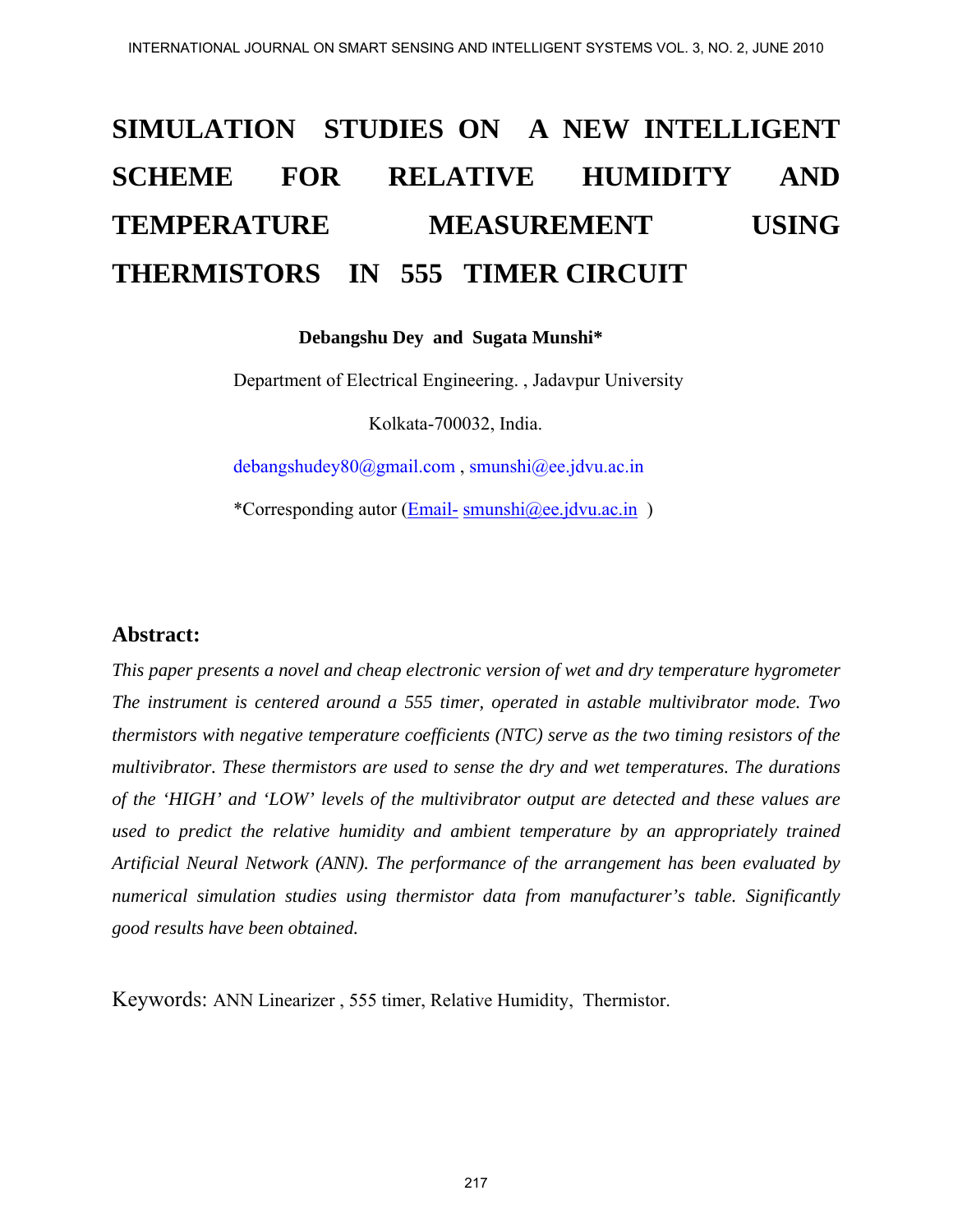# **1.INTRODUCTION:**

The sensing of humidity is not only important for weather-related measurements, but it is also required for many industrial as well as few domestic applications. The other application areas range from textile mills, pharmaceutical industries and growing of bacteria to humidity control arrangements for humidifiers, tumble dryers, microwave ovens etc. In many of these applications, simultaneous sensing of humidity and temperature is required. However, humidity is perhaps one of the most difficult environmental parameters to measure.

Earlier, mechanical hygrometers were popularly used for humidity measurement. [1]. After electronic systems took over the reins of instrumentation and as the requirement of humidity sensing spread to newer domains (particularly for humidity control applications), the necessity of having some form of electronic humidity sensors was being felt consistently.

This prompted the development of parametric humidity sensors. Both the capacitive and resistive variety of such sensors are being extensively used. With recent advancements of these sensors, % Relative Humidity (RH) can be measured over its entire with appreciable accuracy [2-7]. Another interesting development is the electronic version of the wet and dry temperature hygrometer (psychrometer). A typical sophisticated electronic psychrometer [8] employs two quartz crystal oscillators to sense the dry and humid temperatures. The relative humidity values are stored in an EPROM, in the form of a lookup table. Frequencies of the oscillators point to the memory location containing the required humidity value, which is subsequently retrieved from this location. This arrangement enables the measurement of humidity as well as temperature of the environment at the same time. Cheaper versions of electronic psychrometers are also available, that employ two identical thermistors [9-12] for sensing the dry and the wet bulb temperatures. A more accurate one, the digital variety [13], is based on the temperature to linear voltage converter, a calculator of the dry and wet bulb temperature ratio, a converter Determines and the set of the studies of the studies of the studies of the studies of the studies of the studies of the studies of the studies of the studies of the studies of the studies of the studies of the studies of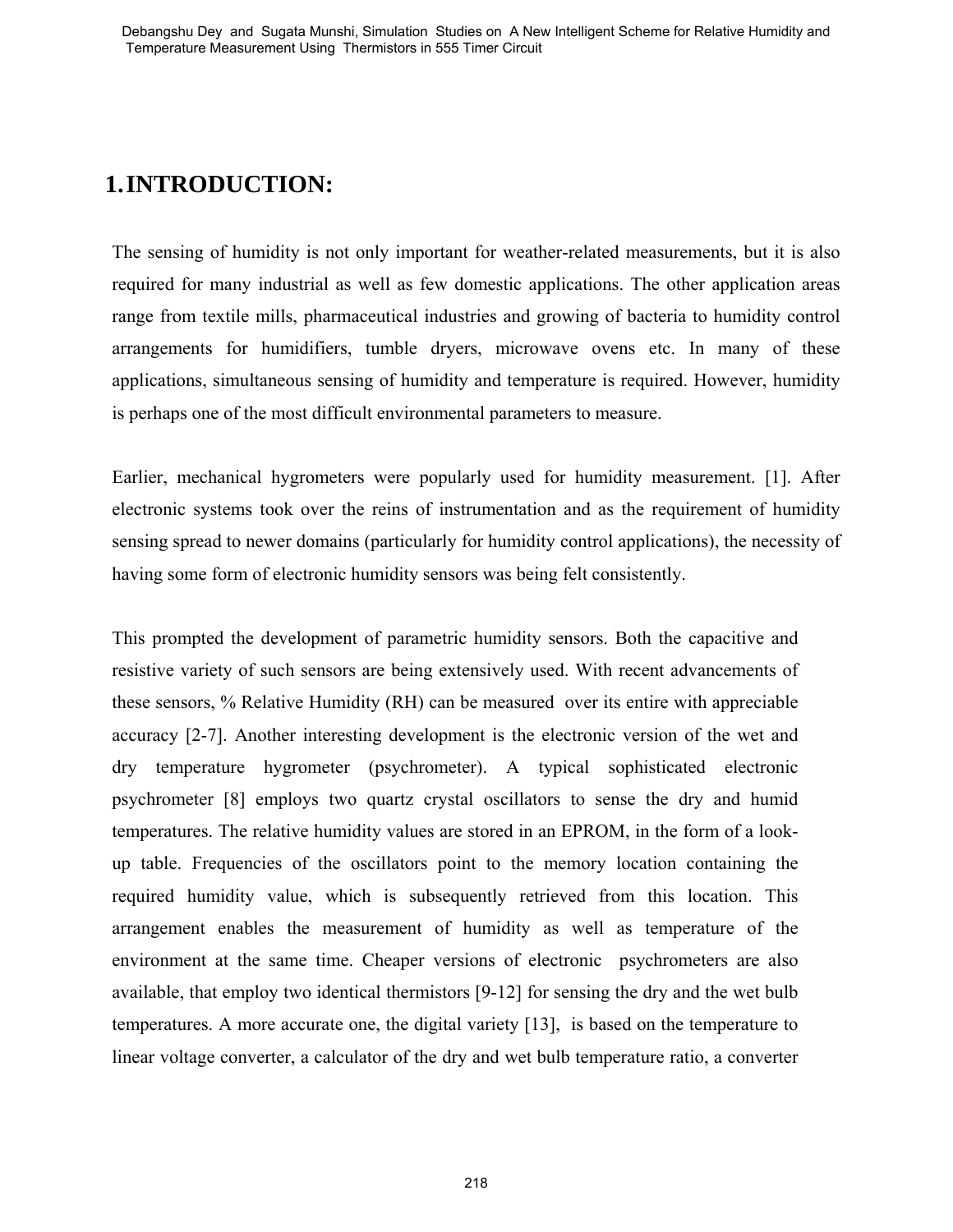from the ratio to the voltage proportional to RH, and an A/D converter. The maximum error of the arrangement is around 2% of full scale.

The present work is however aimed at achieving a low-cost and compact transducer for simultaneous measurement of relative humidity and temperature of an ambience. The system envisaged, consists of two thermistors with negative temperature coefficient (NTC) placed in a 555 timer circuit working in the astable mode. This forms the core of the measurement system which is without doubt cheap as well as compact. The circuit output, after further conditioning, is processed by an 'Artificial Neural Network' (ANN) which serves as the linearizer. It is worth mentioning that given the present state of the art, the ANN can be easily programmed in a microcontroller and the arrangement is thus within the means of common users.

#### **2. THE PROPOSED SCHEME :**

The 555 timer is an extremely versatile but low cost IC which serves as the basic building block of a multitude of circuits. In the present application, the IC is used in the astable multivibrator mode [14,15] and the circuit for such operation is shown in Fig. 1. It is well known that the frequency or the repetition rate of the output pulses from 555 timer circuit in astable mode is determined by the values of the two resistors  $R_1$  and  $R_2$  and by that of the timing capacitor C. The frequency is ,

$$
f \approx \frac{1.44}{(R_1 + R_2)C}
$$
 (1)

The duration  $T_1$  of the HIGH level (ON time) and duration  $T_2$  of the LOW level (OFF time) of the pulse train as indicated in Fig. 2, can be calculated as,

$$
T_1 \approx 0.69(R_1 + R_2)C
$$
\nand\n
$$
T_2 \approx 0.69R_2C
$$
\n(3)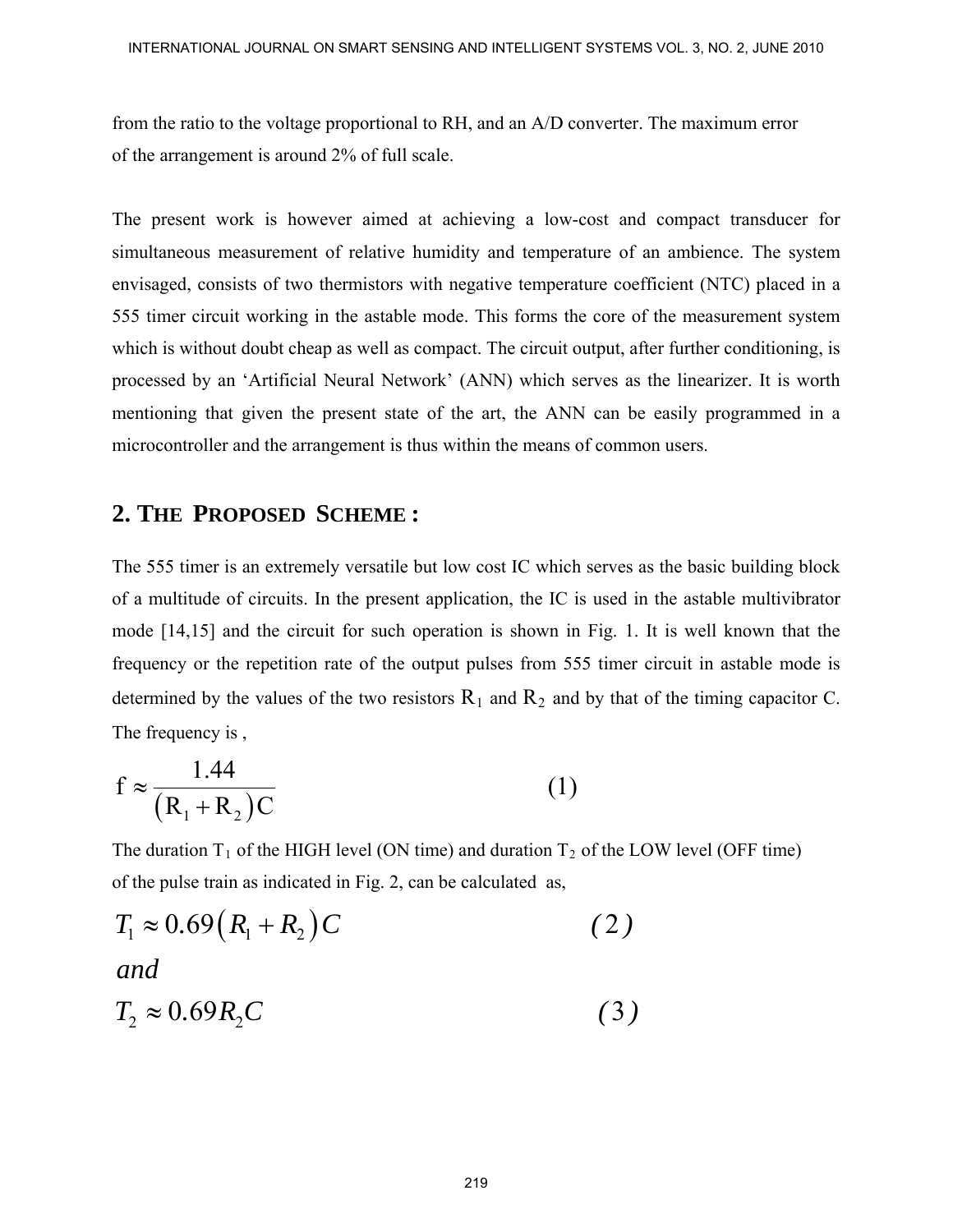Temperature Measurement Using Thermistors in 555 Timer Circuit

It is therefore evident that for a fixed C, by measuring the durations of the HIGH and LOW level of the output pulse train, measures of  $R_1$  and  $R_2$  and can be obtained. If two NTC thermistors are used as resistors R<sub>1</sub> and R<sub>2</sub> for sensing the dry temperature  $(t_d)$  and wet temperature  $(t_w)$ , then with the variation of humidity and temperature,  $R_1$ , and  $R_2$  and consequently  $T_1$  and  $T_2$  will also change. Thus, on measuring the values of  $T_1$  and  $T_2$  the thermistor resistances  $R_1$  and  $R_2$  can be computed and a prior knowledge of the resistor temperature data of the thermistor will subsequently yield the dry (ambient) and wet temperatures,  $t_d$  and  $t_w$  respectively. From standard psychometric data, the relative humidity can then be obtained. It is worth mentioning that the value of C should be judiciously chosen so that the timer can operate within its allowed frequency range. Dependent of the set of the studies of the studies of the studies of the NH of the Couplin of the Sugar Content that for a fixed C, by measuring the durations of the HKHH and LOW level<br>The coupling pulse train, measures o



Here thermistors with negative temperature coefficient have been chosen as temperature sensors since they are cheap, compact and very sensitive. However their highly nonlinear transfer characteristic (as shown in Fig. 3), and nonlinear relations between the humidity and  $t_d$  and  $t_w$ (as indicated in Fig. 4) make the automated determination of relative humidity a challenging task.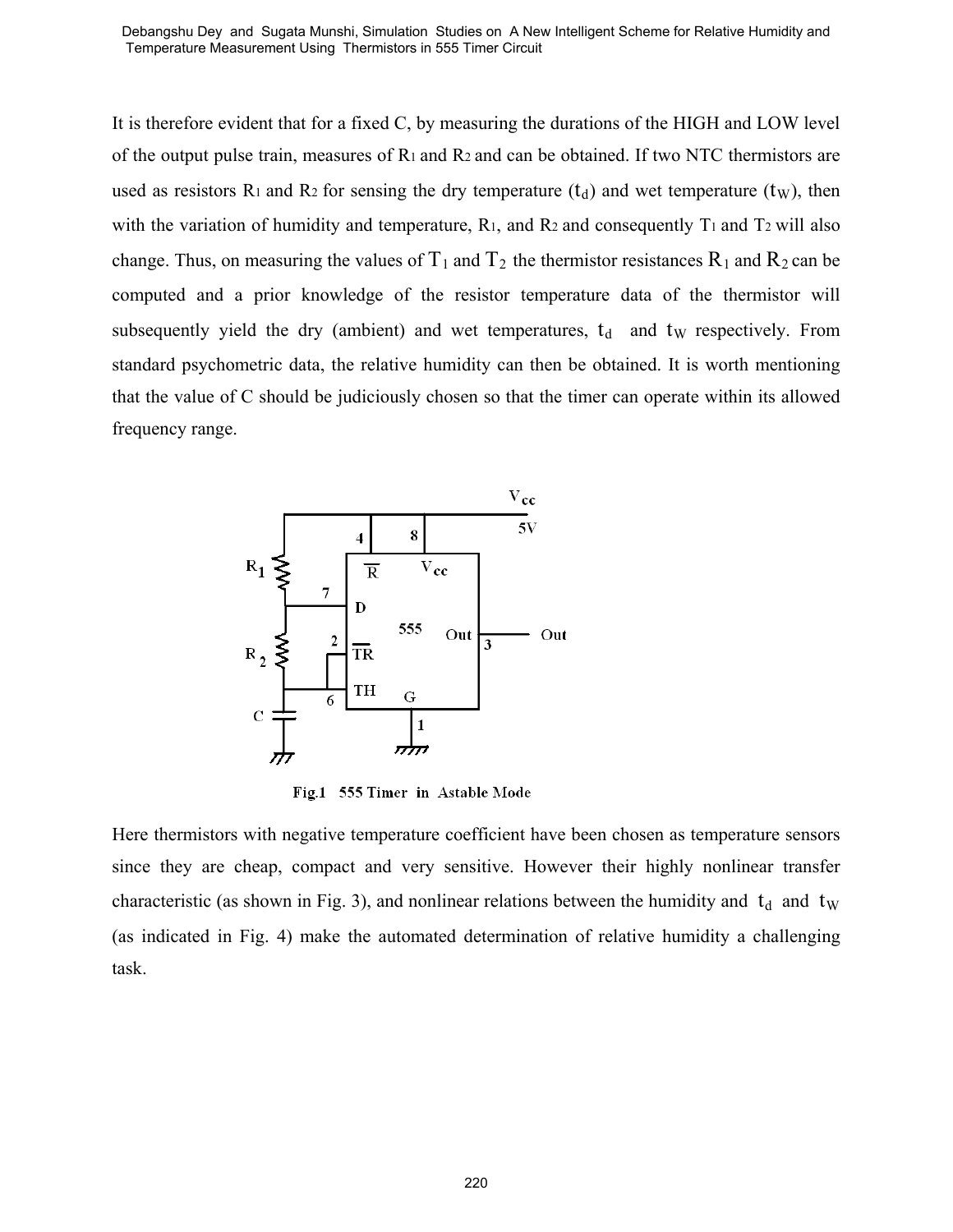

Fig. 2. Output waveform of 555 timer in astable mode

## **3.THE COMPLETE MEASUREMENT SYSTEM :**

Block diagram representations of two possible realizations of the complete measurement setup are shown in Fig. 5.



Fig.3. Resistance vs. Temperature characteristics of Thermistor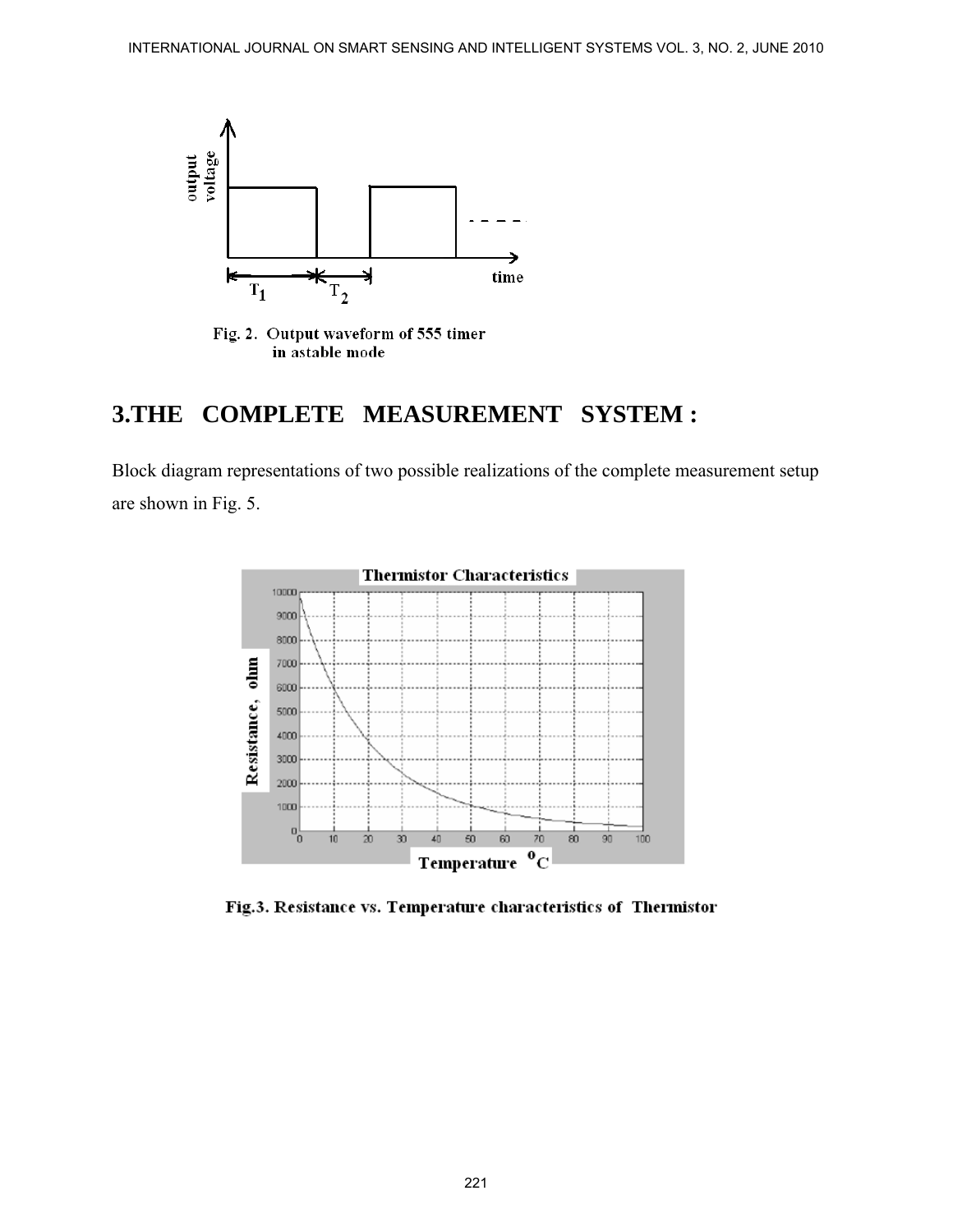

The implementation depicted in Fig. 5(a) assumes that the 'ON' time and 'OFF' time values of the astable multivibrator output are extracted using digital hardware (referred to as the signal conditioning circuit) an these values are processed by ANN linearizer programmed in ANN chip. The circuit for time duration measurement usually utilizes a known high frequency pulse train and calculates the time interval under measurement by counting the number of high frequency pulses accommodated within such interval [16, 17].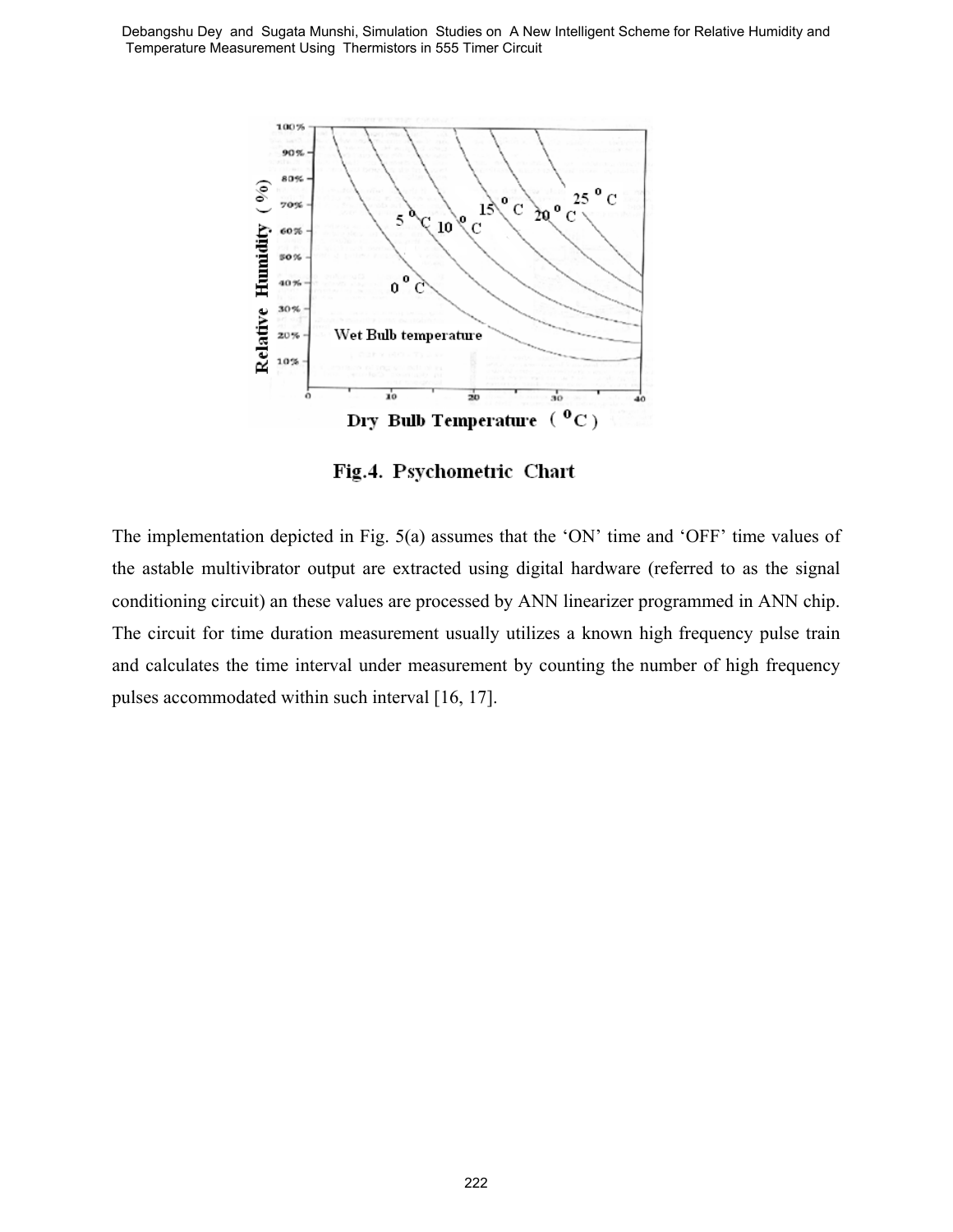

Fig. 5. Block Diagram Representation of the Proposed Scheme

In the other option shown in Fig. 5(b) it is intended that the output of the astable circuit will be taken to microcontroller/PC based system. Here, a software module will determine the values of  $T_1$  and  $T_2$  which will be utilized as before, by an ANN linearizer for further processing. It is worth mentioning that sensor linearization can be considered as a function estimation (modeling) task, where the input data are the outputs of the sensors system , and the target data is the physical variable(s) under measurement, which are the relative humidity and ambient temperature in this case.

In both the cases mentioned above, linearization by artificial neural network utilizes the ability of such networks to learn during the calibration phase, the complex relation between a set of input variables and a set of output variables (measurands) and thereby to predict the unknown values of measurands corresponding to known values of the input variables [18]. Here the measurands are the ambient temperatures  $(t_d$ ) and the % Relative Humidity, while the input variables are the 'ON' time  $(T_1)$  and 'OFF' time  $(T_2)$  determined either by hardware or by software method.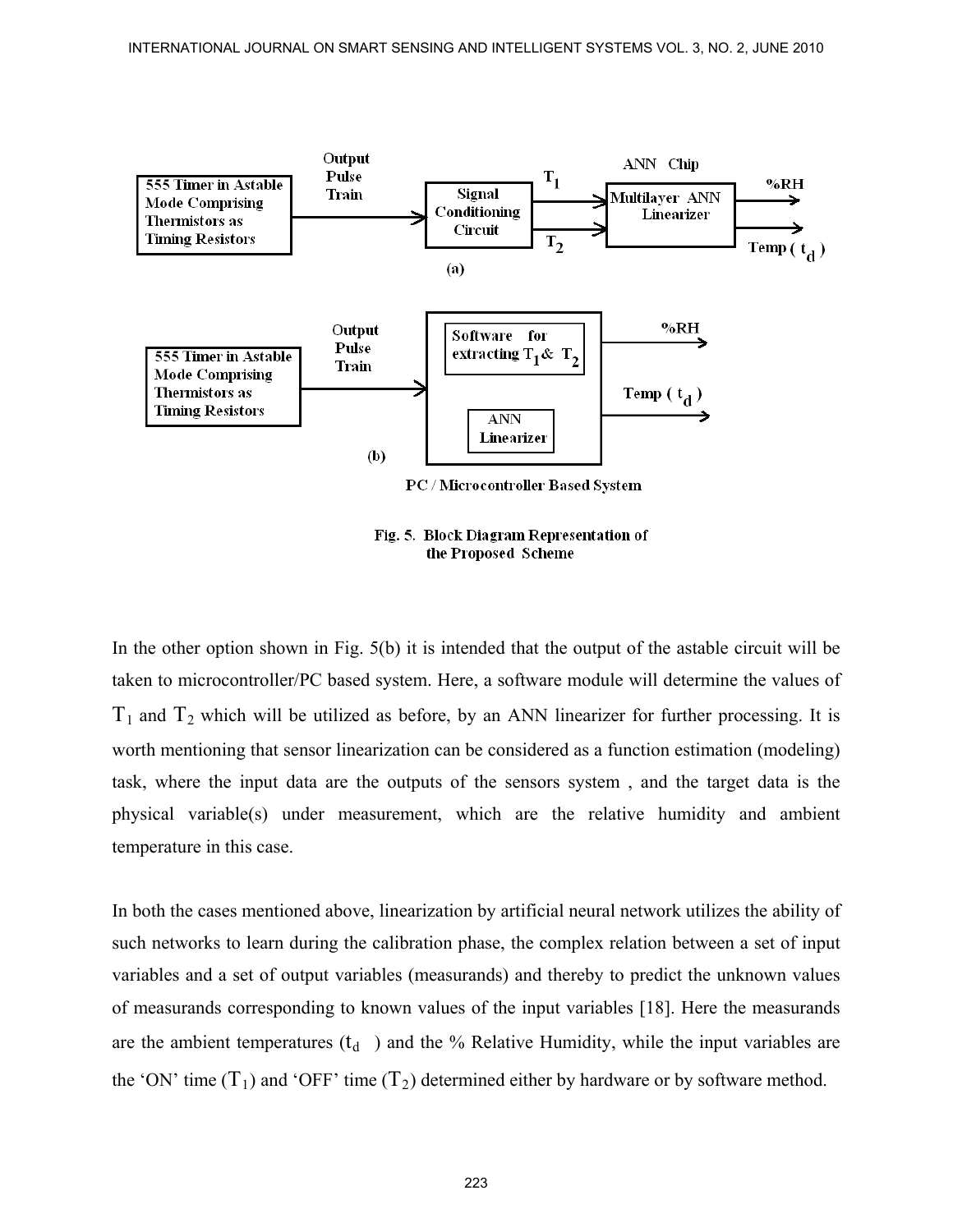Thus one option is to have the astable multivibrator circuit comprising the thrmistors followed by the hardware arrangement for measuring  $T_1$  and  $T_2$  and subsequently by an ANN linearizer programmed in an ANN chip, constituting a complete system. The second option is to combine the multivibrator with the sensors and the preprocessing software (for obtaining  $T_1$  and  $T_2$ ) and ANN linearizer programmed in a microcontroller, to form a ready-to-use system. The third and simplest alternative is to only have the astable circuit containing the sensors as the hardware unit and relevant software for the neural linearizer. The users of this product may then couple this hardware unit to their own computer or microcontroller, where the program for the neural signal processing should also be loaded. Constrained recent the state bands for the state of the network of the network of the state of the network of the network of the network of the network of the network of the network of the network of the network of the net

# **4. ANN Linearizer**

Artificial neural networks (ANN) are processing techniques based on the way the brain works [19, 20]. An ANN consists of a set of neurons (processing elements), and their connections, each connection is modeled by a weight. ANN learns (adjusts its weights) from input-output data (examples); they are model-free estimators, i e., it is not necessary to assume in advance a model function that relates the input-output data pairs. ANN have been useful in a wide range of applications such as signal and image processing, pattern recognition [21], control systems [22] and recently instrumentation [23]. Because of their nonlinear characteristics, they are very useful in solving complex problems more accurately than linear techniques.

In the present case, a multi-layered (2-20-2) feed forward neural network has been considered (as shown in fig.6). It has input layer with two input node, a hidden layer ANN with twenty nodes and output layer with two nodes. Each hidden node multiplies every input by its weight and sums the product and then passes the sum through the sigmoid function. The outputs from the output layer of the neural network are compared to the target value of the training data function to calculate the error. We have used Differential Evolution (DE) algorithm [ 24-26] for training the ANN. Thus the weights and biases of the network are initialized with DE and thereafter this initialized network is again trained with the help of Levenberg-Marquadt algorithm.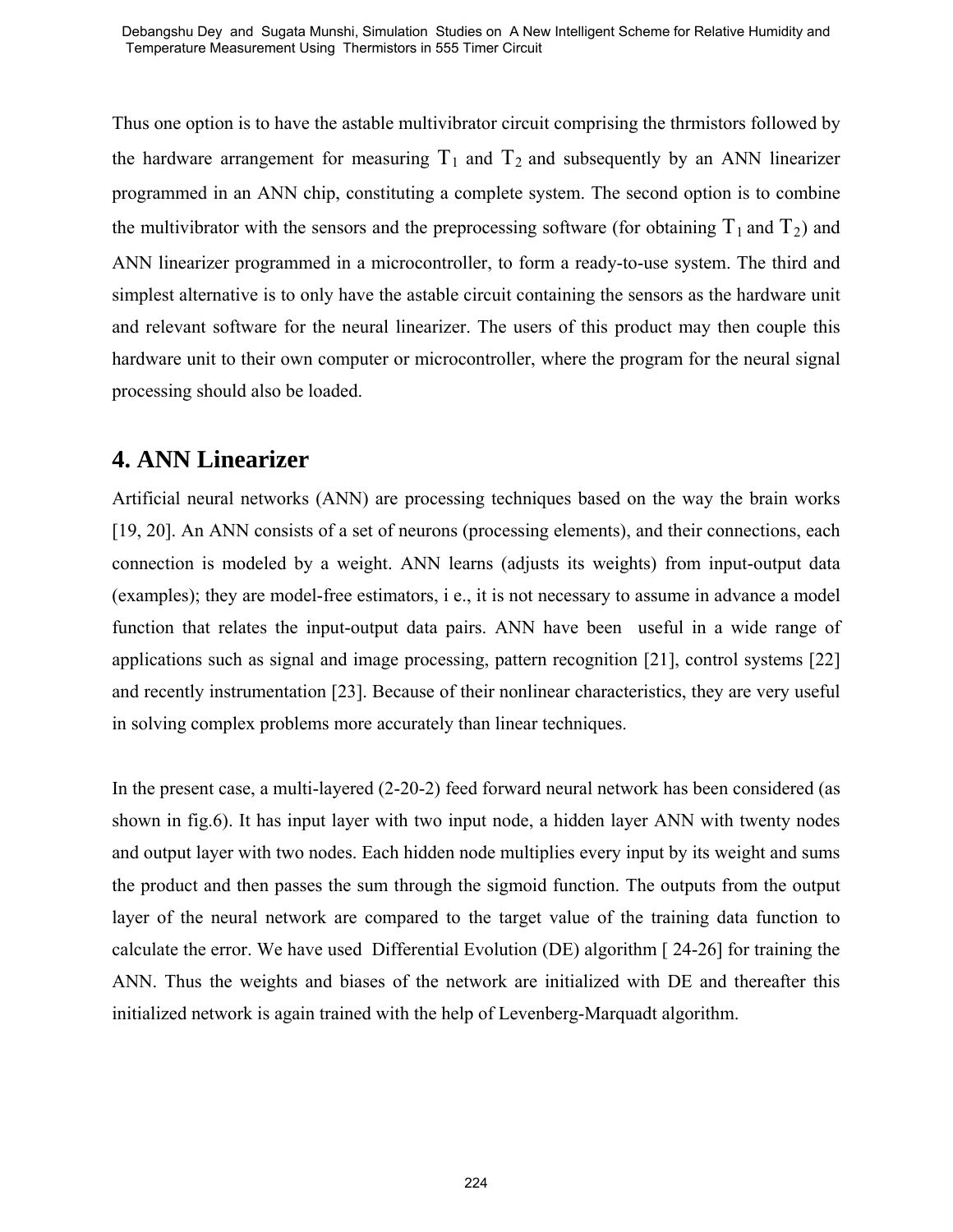

Fig. 6. ANN structure used as Lineariser

## **5. SIMULATION AND RESULTS :**

The simulation and testing of the scheme has been carried out using SIMULINK and Neural Network Toolbox of MATLAB 6.5 in a Pentium 4 processor based PC. *UUA 33J4* thermistors of Omega Engineering have been considered as temperature sensors and their resistance temperature data obtained from the manufacturer [27] have been utilized for simulation. The value of the timing capacitor C has been considered as 1μF. During training of the ANN ,100 epochs (iterations) are used for initialization of the weights and biases of the network by DE algorithm and the initialized network is then trained using 350 epochs (iterations) with Levenberg-Marquadt algorithm. A new program TRAINDE.m is used to implement the DE algorithm for training the ANN, and conventional MATLAB function *trainlm* is used for training the ANN using Levenberg-Marquadt algorithm.

The errors in the measured (i.e. predicted by the ANN) values of ambient temperature and relative humidity have been expressed as percentage of the full scale values of the measurands. The errors are given in Table-1 and the error curves are given in Figs. 7 and 8. The magnitude of maximum error is 0.09 % for relative humidity and 0.08 % for temperature. The error for RH is much below the error ( 2 %) reported for the prevalent digital variety [13].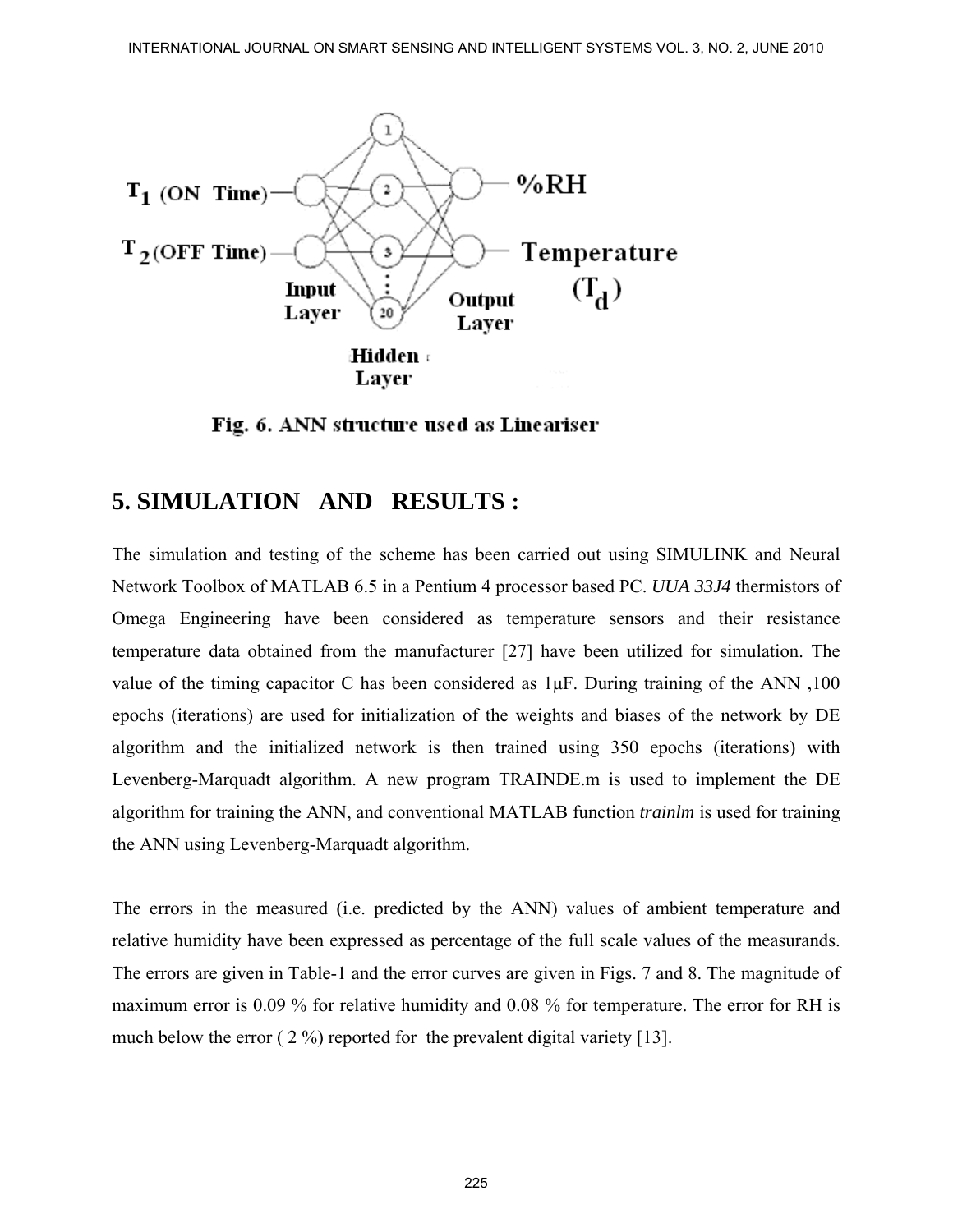



# **6. CONCLUSION :**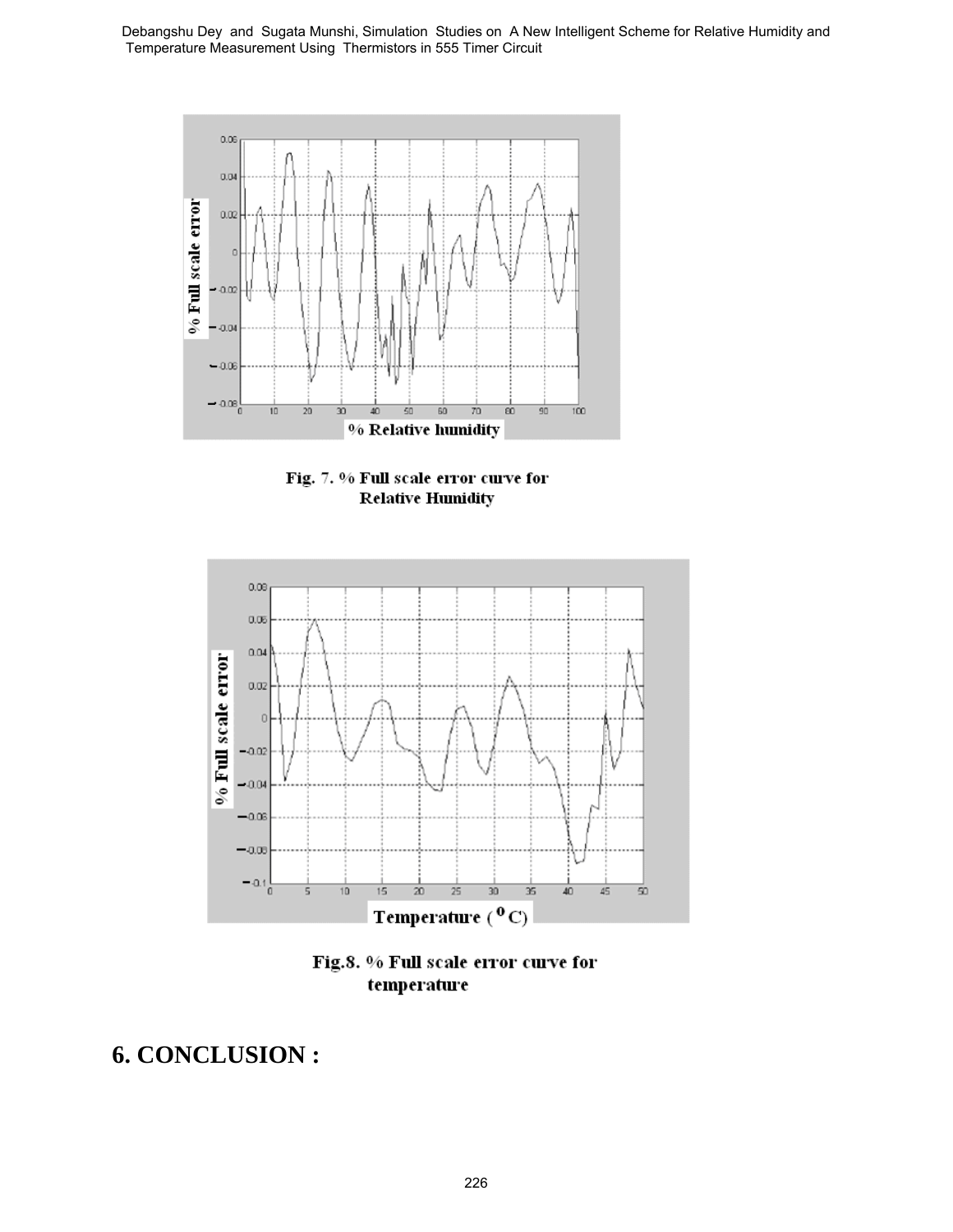In this work a simple scheme for measurement of relative humidity and temperature has been devised and its performance has been assessed by simulation. Although two identical thermistors have been assumed for simulation studies, in practice it will not be necessary to use matched thermistors. This is because the measurement set up will invariably be calibrated prior to its use. It can be easily appreciated that the scheme is not only practically feasible but can also be expected to be manufactured commercially because of its ease of implementation and low-cost. The assessed measurement errors have been substantially low, much lower than that reported for a typical prevalent digital psychrometer using thermistors, thereby guaranteeing fairly accurate measurements. Although humidity measurement system with lesser measurement error has been reported [8], such a system is much costly than this proposed system.

#### **TABLE -1:**

| % Full Scale Error in the Measured Value of |                 |                    |
|---------------------------------------------|-----------------|--------------------|
|                                             | %Relative       | <b>Temperature</b> |
|                                             | <b>Humidity</b> |                    |
| <b>Maximum</b>                              |                 |                    |
| Error (positive)                            | 0.07            | 0.063              |
| <b>Maximum</b>                              |                 |                    |
| Error (negative)                            | 0.09            | 0.083              |
| <b>RMS Error</b>                            | 0.023           | 0.0198             |

#### **% Full Scale Error of the Measurement System for %RH and Temperature**

## **7. REFERENCES:**

- [1] A.E Fribance, Industrial Instrumentation Fundamentals, Tata McGraw Hill Publishing Co.Ltd.,New Delhi,1984.
- [2] http://www.humirel.com
- [3] http://www.sensorelement.com
- [4] U.Tietze and Ch.Schenk , Electronic Circuit Design and Applications, Narosa Publishing House, New Delhi,1992.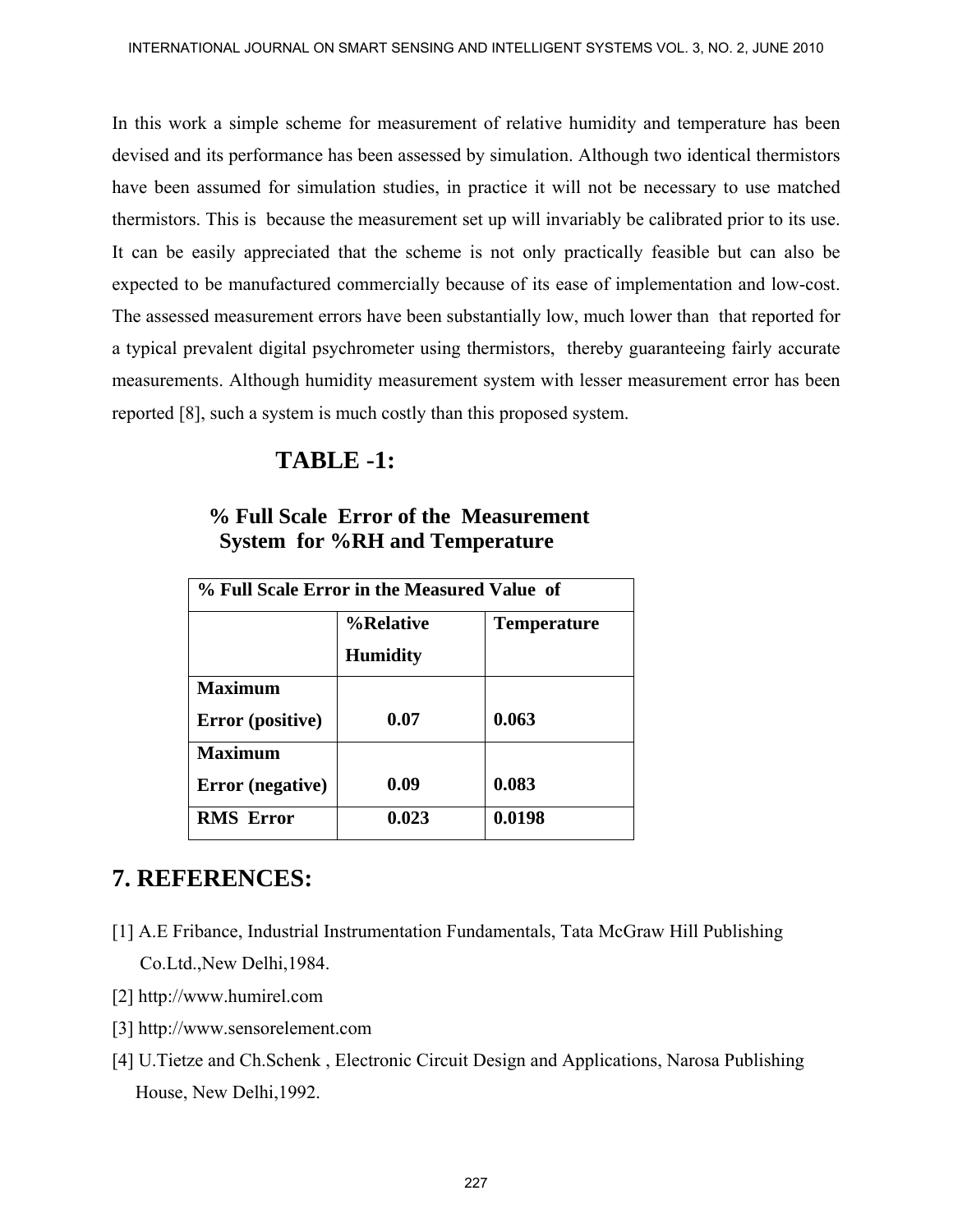- [5] Philips, Portable Hygrometer, Application Note #019.
- [6] L. H Sherman, Sensor and Conditioning Circuits to Simplify Humidity Measurement, EDN 30,No 12 , pp. 179-188, 1985.
- [7] K. Arshak , K. Twomey and D. Heffernan , Development of a Novel Humidity Sensor with Error-Compensated Measurement System, Proceeding of 23rd International Conference on Microelectronics (MIEL 2002), Vol. 1, NIS, Yugoslavia, pp. 215-217, 2002.
- [8] T.T Lang , Computerized Instrumentation, John Wiley & Sons, France, 1991.
- [9] H. L. Penman and I. Long, A Portable Thermistor Bridge for Micro-meteorology Among Growing Crops, Vol. 26, pp. 77-80, 1949.
- [10] A.P. Brady, H. Huff and J.W McBain, Measurement of Vapour Pressure By Means of Matched Thermistors, Journal of Physical Colloid Chemistry, Vol. 55, pp. 304-311, 1951.
- [11] B.G. Richards, Measurement of the Free Energy of Soil Moisture by the Psychrometer Technique Using Thermistors, Moisture Equilibria and Changes in Soils Beneath Covered Areas , A Symposium in Print, Butterworths, Australia, pp. 39-46, 1965. Dependicular set Squata Municipal Scheme Scheme A New Independent Department Conditions, the Studies of Philips, Portalis (F1 Philips, Portalis Hygmenter, Applieation Note B(19).<br>
[1] L. H. Sherman, Sessor and Conditioning
- [12] B.D. Kay and P.F. Low, Measurement of the Total Suction of Soils by a Thermistor Psychrometer, Soil Sciences Society of America, Proceedings, Vol.34, pp. 373-376, 1970.
- [13] Y. Nantou, Digital Ventilated Psychrometer, IEEE Transactions on Instrumentation and Measurements, Vol. 28, [1](http://ieeexplore.ieee.org/xpl/tocresult.jsp?isnumber=4314746), pp. 42 – 45, 1979.
- [14] R.F Coughlin and F.F Driscoll, Operational Amplifiers and Linear Integrated Circuits, Pearson Education, Inc., New Jersey, 2002.
- [15] http://www.doctronics.co.uk.
- [16] T.S Rathore, Digital Measurement Techniques, Narosa Publishing House, New Delhi,2003.
- [17] G.Mirsky, Microprocessors in Instrumentation, Mir Publishers, Moscow, 1987.
- [18] A.Chatterjee, S.Munshi, M.Dutta and A.Rakshit, An Artificial neural Linearizer for Capacitive Humidity Sensors, Proceedings of 17th IEEE Instrumentation and Measurement Conference, Baltimore, 2000.
- [19] S**.** Haykin, Neural Networks, A Comprehensive Foundation. Macmillan, 1994.